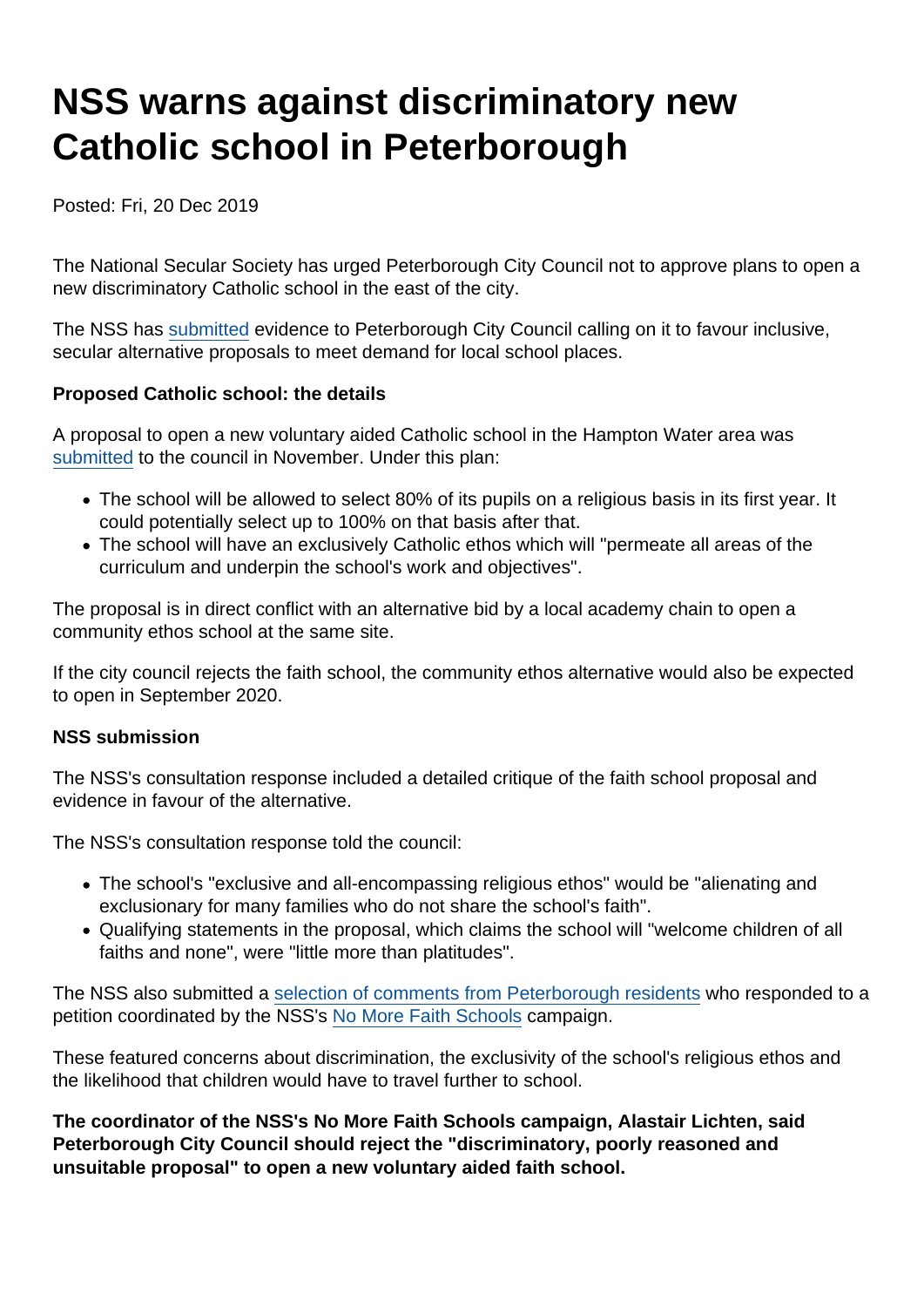"The range of principled and practical arguments being made by local residents should carry more weight than the poorly made demands from the Catholic Church for the new school to be faith based."

**Notes** 

- Voluntary aided (VA) faith schools act as their own admissions authority and are allowed to select up to 100% of their pupils on a religious basis.
- In VA faith schools 100% of running costs and 90%+ of the capital costs are paid by the state. In this case the local Catholic diocese's capital contribution comes from public funds, as the city council has an agreement with a major housing developer to provide the school building. The costs for this are being passed to initial house purchasers.
- VA faith schools are permitted to teach denominational religious education (inspected by the religious body that runs them, rather than Ofsted).
- VA faith schools can apply a religious test when hiring promoting or retaining any teacher (though in practice such discrimination is usually restricted to senior roles and RE teachers).
- Since 2010 the Catholic Education Service has refused government offers to fund the development of new Catholic academies because these would have a 50% cap on religious selection. Plans to allow up to 100% religious selection by funding voluntary aided schools instead were announced in May 2018.

[Discuss on Facebook](https://www.facebook.com/NationalSecularSociety/posts/2660093904058944?__xts__[0]=68.ARDGTvctvVVbsdIQFbm9KnS6WXp8QAPuJnLtV3lioswGeHfmqk8D6lkz-7ewJvOwi9oGpebKX3N0vdW3N9APneyrzSs3yvgmP3RGRsM6eIPzxxwkN4rHWLUCqvCxG1oYmEsyQAD3IJEmAVZocqSIkcq9eIGyd13qyxkdObFUmjYn-CrgemCmIHYLfEk3E-5Thbgfd6lPaWSLd9p8nCnC90kdpJupo_m02akomUkPWYk0mDxQlPd3xDbnVPbyv1wjb-FABbqi2UpedVqumyc54QuJTsI98zWOSIk8ogXzIhvsN5pdfL-PZD3yskU6SO55ubUP3d_KCww6En-pnCqfcKp9OQ&__tn__=-R)

### Join our national campaign against faith schools

We campaign for an inclusive and secular education system free from any form of religious privilege, partisanship, proselytization or discrimination. Please consider a donation, from as little as £1 a month, to help support our work in this area.

P.S. make sure to check out the related campaigns below.

- [Find out more](https://www.secularism.org.uk/faith-schools/)
- [Donate](https://www.secularism.org.uk/donate.html)
- [Share on What's App](whatsapp://send?text=http://www.secularism.org.uk/news/2019/12/nss-warns-against-discriminatory-new-catholic-school-in-peterborough?format=pdf)
- [Share on Facebook](https://www.facebook.com/sharer/sharer.php?u=http://www.secularism.org.uk/news/2019/12/nss-warns-against-discriminatory-new-catholic-school-in-peterborough?format=pdf&t=NSS+warns+against+discriminatory+new+Catholic+school+in+Peterborough)
- [Share on Twitter](https://twitter.com/intent/tweet?url=http://www.secularism.org.uk/news/2019/12/nss-warns-against-discriminatory-new-catholic-school-in-peterborough?format=pdf&text=NSS+warns+against+discriminatory+new+Catholic+school+in+Peterborough&via=NatSecSoc)
- [Share on Email](https://www.secularism.org.uk/share.html?url=http://www.secularism.org.uk/news/2019/12/nss-warns-against-discriminatory-new-catholic-school-in-peterborough?format=pdf&title=NSS+warns+against+discriminatory+new+Catholic+school+in+Peterborough)
- [Subscribe to RSS Feed](/mnt/web-data/www/cp-nss/feeds/rss/news)

Tags: [Admissions,](https://www.secularism.org.uk/news/tags/Admissions) [Education,](https://www.secularism.org.uk/news/tags/Education) [Faith schools](https://www.secularism.org.uk/news/tags/Faith+schools)

## Related Campaigns